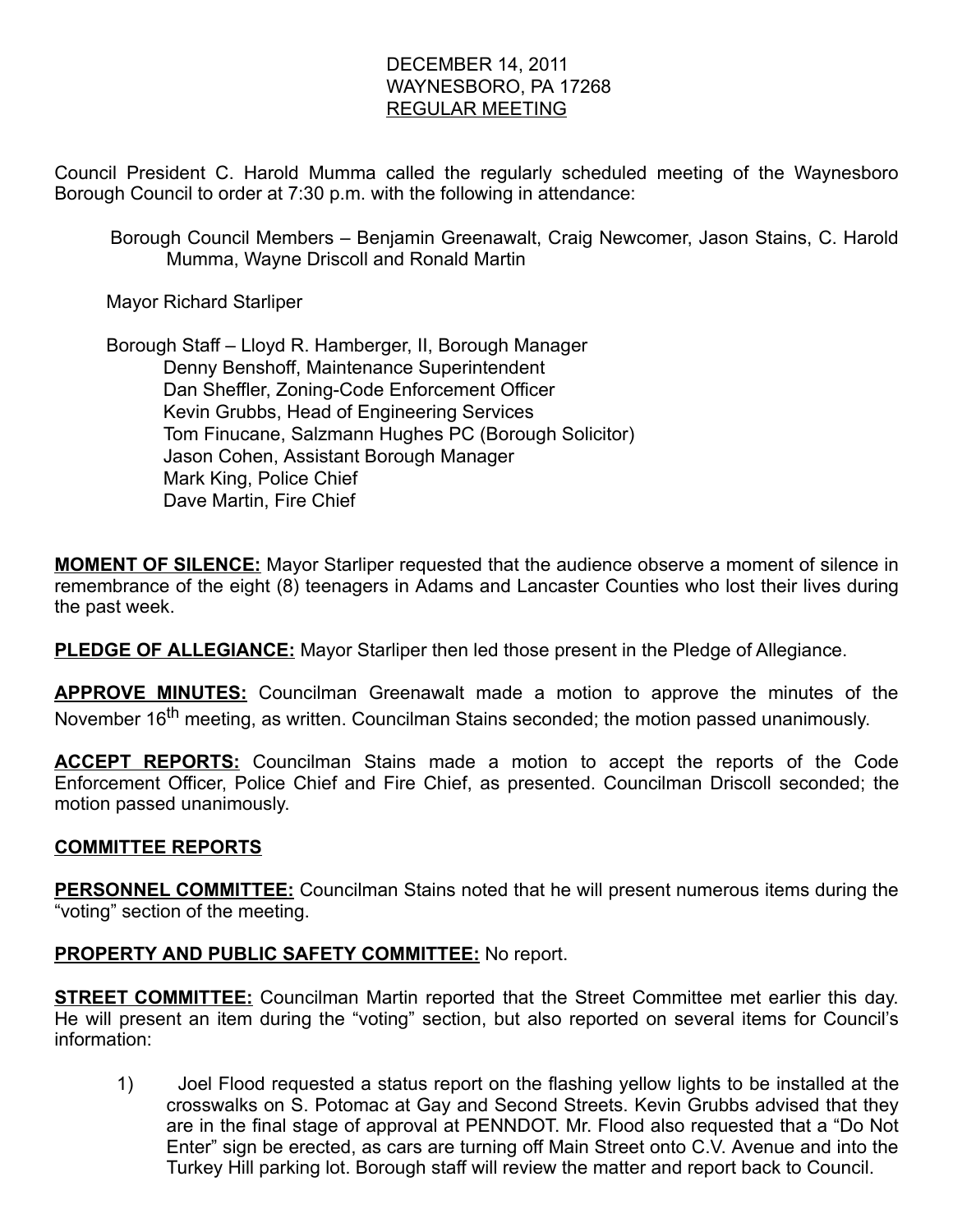- 2)Work done previously by the Maintenance Department on Franklin Street (between King and Commerce Streets) has settled and has resulted in water pooling. The staff will review this matter for a resolution.
- 3) Denny Benshoff suggested that residents on Clyde Street be requsted to park on one side only during snowstorms, because the plow can't get down the street when cars are parked on both sides. The Street Committee doesn't feel that signs would be required, and the staff will send letters to the residents requesting their cooperation.
- 4) Kevin Grubbs noted that cars traveling on Cleveland Avenue have been observed going straight on Cleveland Avenue (where it is one-way) instead of turning right onto Fifth Street. The staff will review the matter and determine if signage is necessary indicating that "all traffic must turn right".

**INTERGOVERNMENTAL COMMITTEE:** Councilman Stains read information from Comcast regarding new fitness programming.

**DOWNTOWN REVITALIZATION COMMITTEE:** Councilman Newcomer noted that plans for the downtown were discussed at the Committee's last meeting, and items will be presented to Council at a future meeting.

#### **FINANCE COMMITTEE:** No report.

MAYOR'S REPORT: The Mayor's Report was as follows -

"On November 18<sup>th</sup>, I had the privilege of introducing Mr. and Mrs. Donald Izer and their daughter Kim. The Izers donated the tree for the Waynesboro residents. This tree was given to Kim when she got married and was planted and cared for, for over 20 years.

On November 19<sup>th</sup>, I participated in the annual Holiday Parade. Many thanks to the Waynesboro Chamber for this event.

December 4<sup>th</sup>, I attended the "Laying of the Wreath" at the Civil War Memorial at Burns Hill. Once again, Mainstreet Inc. (as well as the Sons of the American Legion and K & M Dri-Lay) did a great job.

December 13<sup>th</sup>, I attended the Waynesboro Fire Police meeting and swore-in a new member, Bryan Starliper.

Attended several meetings in relation to the 9-11 Tribute activities."

Mr. Starliper added that he has updated information on plans for the 9-11 memorial, as well as a copy of the solicitation letter mailed to area businesses regarding donations to offset the costs. He reported also that a rock from Shanksville and a memorial item from the Pentagon will be received at some time in the near future.

### **SOLICITOR'S REPORT:** No report.

### PUBLIC COMMENT - ITEMS ON AGENDA: None.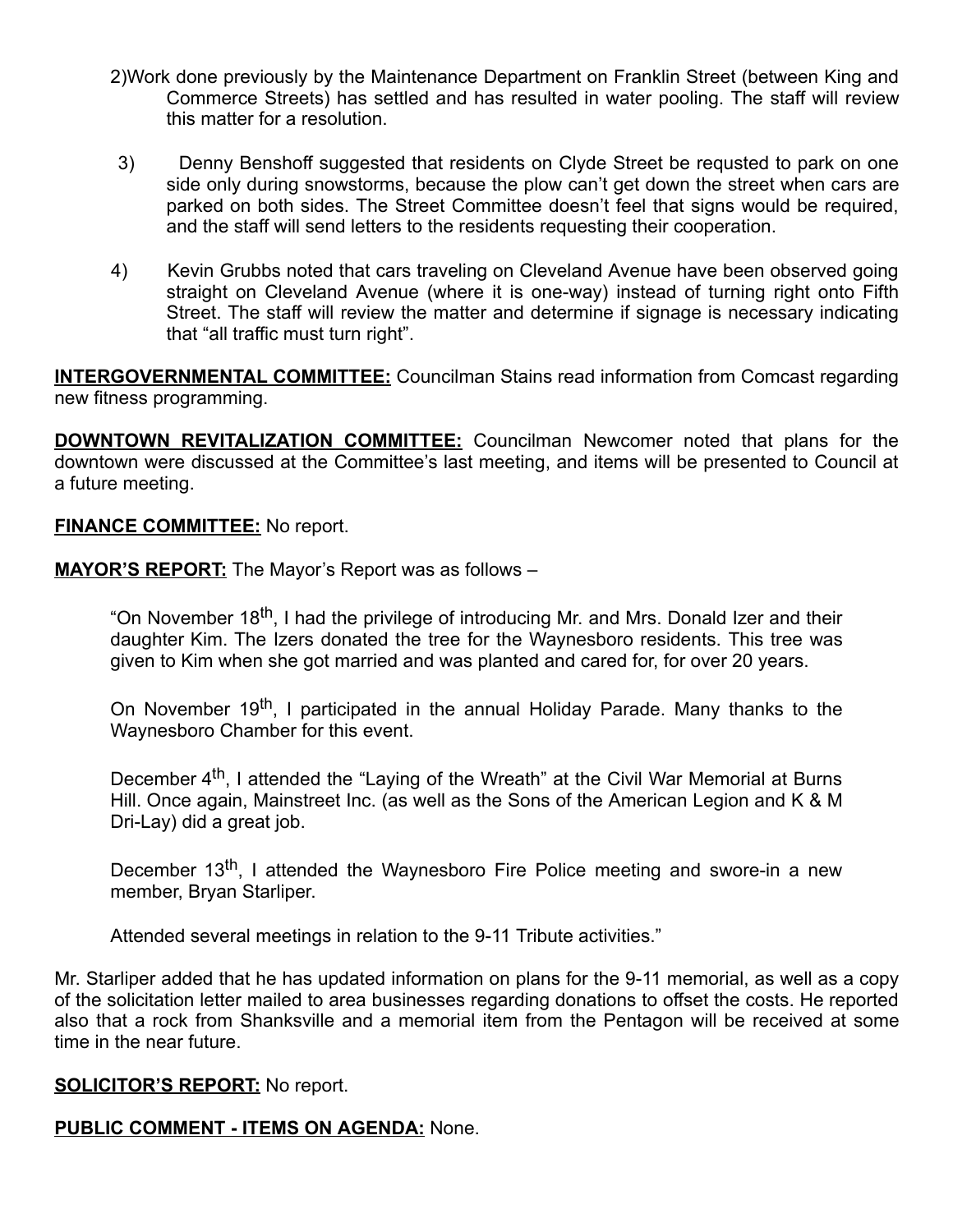VOTING ON ITEMS FROM COMMITTEE REPORTS: Councilman Stains noted that a position reclassification was approved for Vicky Grubbs at the 11/02 meeting, however he made a motion that the reclassification be retroactive to her six-month review date in May. Councilman Newcomer seconded; the motion passed unanimously.

Councilman Stains made a motion to grant the 2011 COLA (cost-of-living adjustment) to Jason Cohen, as this was inadvertently missed at the beginning of 2011. Councilman Martin seconded; the motion passed unanimously.

Councilman Stains made a motion to accept Bruce Greenshields' resignation from the Waynesboro Planning Commission. Councilman Martin seconded; and noted that a letter should be forwarded to Mr. Greenshields recognizing his service, as well as his attendance at Borough Council and Street Committee meetings. The motion passed unanimously.

Councilman Stains made a motion to accept David B. (Bradley) Martin's resignation from the Water Treatment Plant. Councilman Greenawalt seconded; the motion passed unanimously.

Councilman Stains made a motion to hire Todd Sharrah as a Water Plant Operator (to fill the vacant position created by Mr. Martin's resignation) at salary level 8A (\$15.06/hour). Councilman Greenawalt seconded; the motion passed unanimously.

Councilman Stains made a motion to grant a step increase for Peggy Martin to salary level 5D. Councilman Greenawalt seconded; the motion passed unanimously.

Councilman Stains made a motion to grant a step increase for S. Leiter Pryor to salary level 21C. Councilman Martin seconded; the motion passed unanimously.

Councilman Stains made a motion to grant a step increase for Donald Kaiser to salary level 5B. Councilman Greenawalt seconded; the motion passed unanimously.

Councilman Stains made a motion to reappoint William Pflager to a full term on the Waynesboro Borough Authority; said term to expire on 01/01/2017. Councilman Martin seconded; the motion passed unanimously.

Councilman Stains noted that Doug Tengler's term on the Zoning Hearing Board is due to expire on 01/01/2012. Mr. Tengler has noted that he does not wish to be reappointed at this time. Accordingly, Councilman Stains made a motion to accept Mr. Tengler's resignation from the Zoning Hearing Board. Councilman Greenawalt seconded; the motion passed unanimously.

Councilman Stains made a motion to approve a step increase for Lloyd Hamberger to salary level 22E. Councilman Martin seconded; the motion passed unanimously.

Councilman Stains noted that he received a letter of resignation from Angela Smith from her position on the Recreation Board; and he made a motion to accept the resignation. Councilman Driscoll seconded; the motion passed unanimously.

Mr. Hamberger announced that there are currently vacant positions on the Recreation and Zoning Hearing Boards. Citizens interested in serving on either of these boards were asked to contact him. Council members requested that an updated listing of the Boards/Commissions be provided to them for reference.

Councilman Martin reported that Kevin Grubbs received correspondence from the Waynesboro Area School Board regarding the installation of a crosswalk on Third Street (above S. Phillips Avenue). Mr.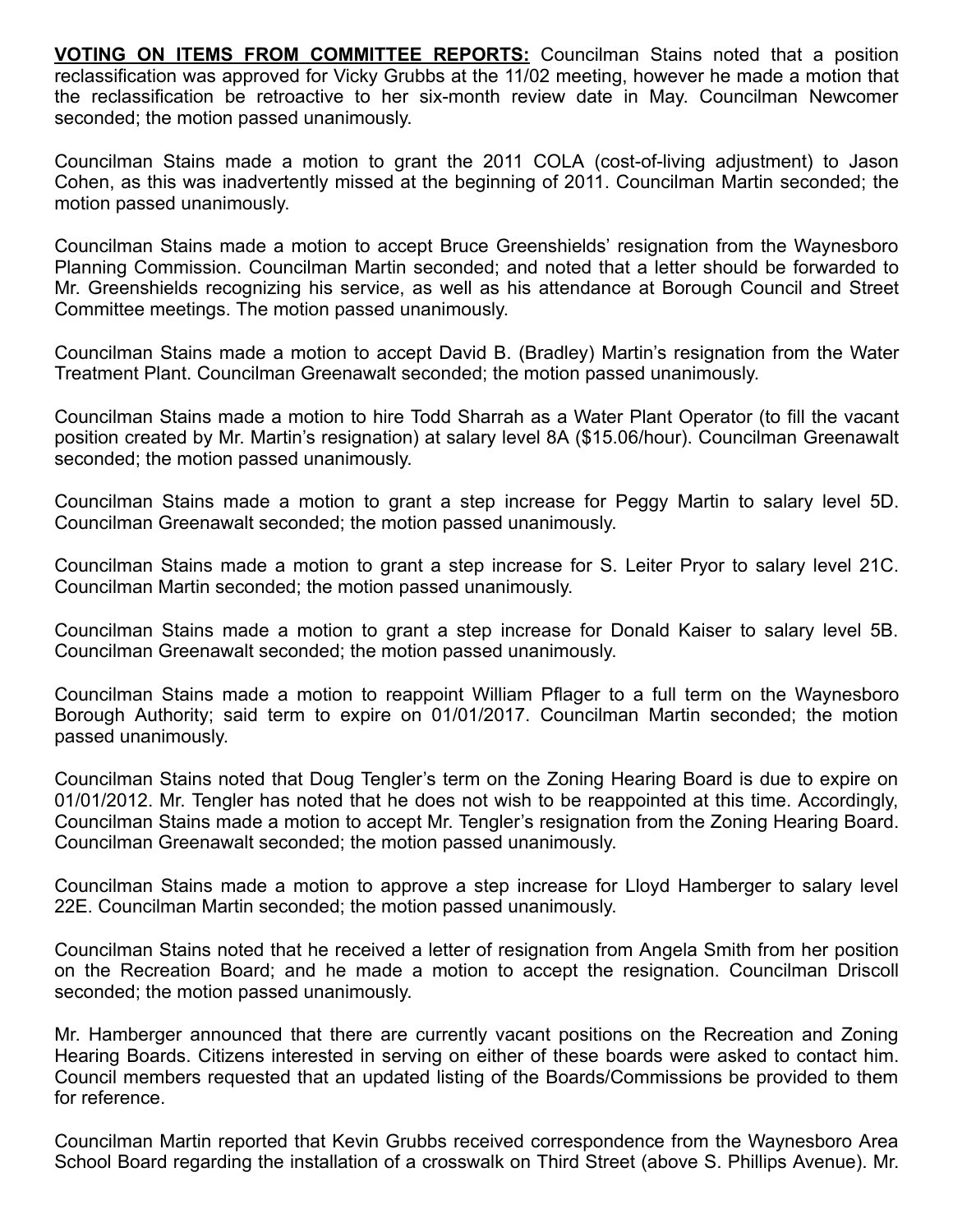Grubbs has responded to them that it is not just a matter of painting at this location; and he will report back to Council at a later meeting regarding any progress on this matter.

Councilman Martin explained that there is a continual problem with water drainage from the hill behind Roadside Avenue onto N. East Avenue. During the winter months, that water may freeze and create a traffic hazard. In addition, water from the drains under two (2) of the houses at that location is also going across Roadside Avenue at the intersection of N. East Avenue. Councilman Martin made a motion to utilize Liquid Fuels money (approximately \$2,000-\$3,000) to install a drain above the existing wall at the residents' driveway and a catch basin at the intersection for drainage into the existing stormwater system. Councilman Stains seconded; the motion passed unanimously.

### UNFINISHED BUSINESS

**AWARD SNOW PLOWING BID:** Mr. Hamberger noted that this bid was deferred from the last meeting for the staff's review. Denny Benshoff reported that this contract will engage only during a "big" snow, when additional skid-loaders are needed. Councilman Newcomer made a motion to award the snow plowing bid to D. L. George & Sons Construction Company. Councilman Stains seconded; the motion passed unanimously.

**ADOPT PROPOSED 2012 BUDGET:** Mr. Hamberger noted that the proposed 2012 budget has been advertised and placed on public display in accordance with Commonwealth of PA rules. He noted that the budget includes a one (1) mill tax increase for general purposes, a two (2) mill tax increase for street improvements and a 3/10 mill tax decrease for street lights; and added that the increase is being used solely for capital projects (not operating costs). Councilman Driscoll made a motion to adopt the proposed 2012 budget, as presented. Councilman Stains seconded. Councilman Martin commented that this is "not the time to raise taxes". He feels that the current tax rate in the Borough is already high; and this increase is "taxing people out of their homes". A vote was called, and the motion passed 4-2 (Councilmen Martin and Greenawalt opposed). Councilman Newcomer reiterated that the tax increase is due to work on the stormwater management program which Councilman Martin was in favor of.

CONSIDER ORDINANCE FOR ADOPTION (2012 TAX ORDINANCE): Mr. Hamberger noted the 2012 tax rates will be as follows:

- 18.18 mills for general purposes
- 2.0 mills for street lights
- 5.0 mills for street improvements

He presented proposed Ordinance No. 2011-10 for Council's consideration. Councilman Driscoll made a motion to adopt Ordinance No. 2011-10, as presented; and further, that all Act 511 taxes currently in effect should remain in effect. Councilman Stains seconded; the motion passed 4-2 (Councilmen Martin and Greenawalt opposed).

### ORDINANCE NO.

AN ORDINANCE OF THE BOROUGH OF WAYNESBORO, COMMONWEALTH OF PENNSYLVANIA, fixing the tax rate for the fiscal year 2012

Complete copy on file at Borough Hall.

**QUINCY TOWNSHIP FIRE AGREEMENT:** Mr. Hamberger presented the proposed agreement with Quincy Township for fire protection. He noted that Quincy has requested a one (1) year contract, with the intention of negotiating a longer term contract during 2012. Councilman Stains made a motion to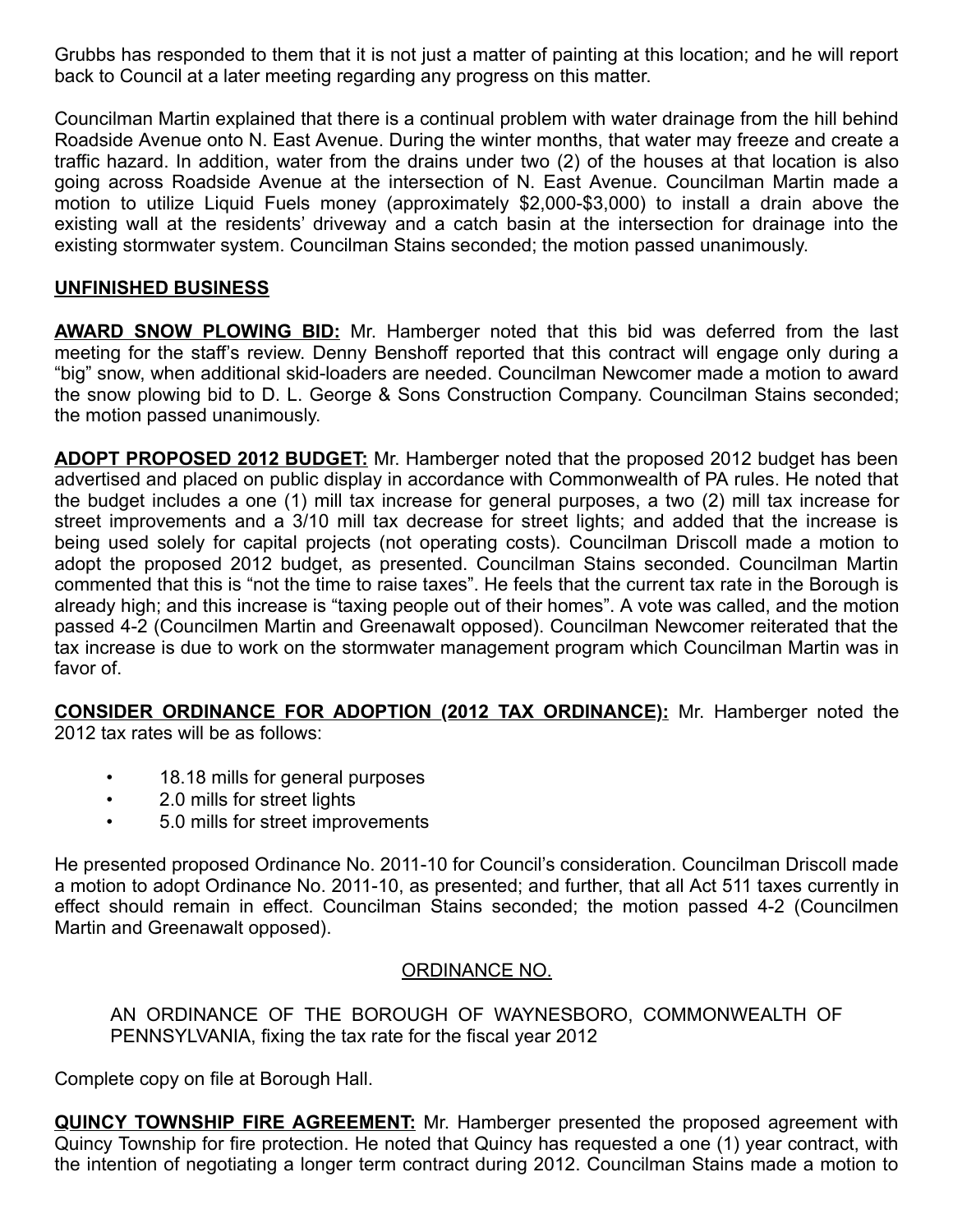approve the agreement, as presented. Councilman Driscoll seconded; the motion passed unanimously.

RENEW/EXTEND TAX ANTICIPATION NOTE: Mr. Hamberger explained that the Borough has already contracted work out (on the S. Potomac/Cemetery Avenue stormwater project) for a cost of \$900,000; another bid will be opened in the near future; and bills for operating costs need to be paid. (PENNVEST will then provide reimbursement several months later.) He noted that the current Tax Anticipation Note in the amount of \$980,000 needs to renewed/extended to the amount of \$2,000,000. He presented proposed Resolution No. 2011-12, prepared by Solicitor Wiser, regarding this matter. Councilman Greenawalt made a motion to approve Resolution No. 2011-12, as presented. Councilman Driscoll seconded; the motion passed unanimously. Mr. Hamberger noted his appreciation to the firm of Salzmann Hughes for their assistance on the PENNVEST and interim financing.

### RESOLUTION 2011-12

### RESOLUTION AUTHORIZING TAX AND REVENUE ANTICIPATION NOTE

Complete copy on file at Borough Hall.

#### NEW BUSINESS

2012 SALARY SCHEDULE: Mr. Hamberger presented proposed 2012 salaries for the Borough's nonuniformed employees, which will include a 1% cost-of-living increase. Councilman Greenawalt made a motion to approve the 2012 Salary Schedule, as proposed. Councilman Newcomer seconded; the motion passed unanimously. (It was noted that this should include the salary adjustments approved earlier in the meeting; and Mr. Hamberger will make the appropriate modifications and present Council with a revised copy.)

**PRESENTATIONS:** Mayor Starliper made presentations to Dave Martin (on behalf of the Waynesboro Volunteer Fire Department) and Rutters for their donations toward the Police Department's National Night Out event. In addition, a service award will also be presented to Barbara Bock for donating CPR masks (including infant masks) for each police vehicle.

**PLANNING COMMISSION ITEMS:** Kevin Grubbs reported that the Waynesboro Planning Commission held a meeting on 12/12. During that meeting, they reviewed the revised Brimington Farm Parcel A Subdivision and recommended its approval. A request was also received from John Conrad (agent for Wells Fargo Bank, who has the financial interest for that subdivision) that Council postpone review of the Brimington Farm Subdivision Plan until their January meeting, due to scheduling complications. Mr. Grubbs advised that this will not present a time constraint, because of the 60-day extension granted previously by Council. Councilman Martin made a motion to grant the request for review of the Brimington Farm Parcel A Subdivision at Council's January meeting. Councilman Greenawalt seconded; the motion passed unanimously.

Kevin Grubbs explained that the Waynesboro Planning Commission reviewed the Otterbein Ministries Land Development Plan for their next proposed church complex on Welty Road during their 11/14 meeting. At that time, they recommended approval of the plan, contingent upon several revisions being completed prior to Council's consideration. He reported that those required revisions have been completed; however there are still several outstanding minor issues with regard to stormwater. He confirmed with the review consultant that these are only small calculations which would have no direct effect on the Land Development Plan itself (this was explained in his 12/08 letter to Council). Councilman Newcomer made a motion to approve the Otterbein Ministries Land Development Plan, contingent on the minor revisions being resolved. Councilman Greenawalt seconded; the motion passed unanimously.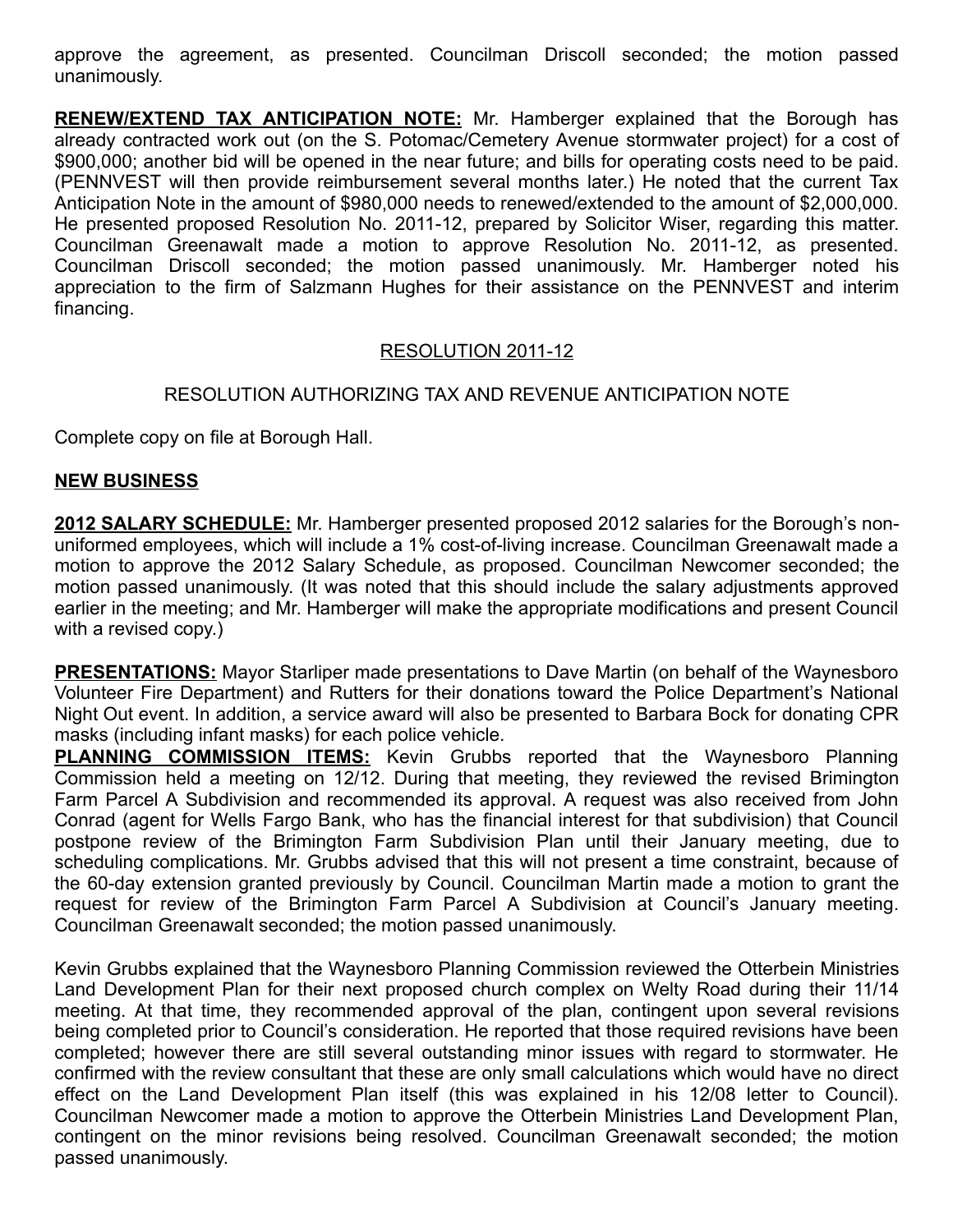REZONING REQUEST (GEOFAM, INC. - E. NINTH STREET): Kevin Grubbs reported that he received a request from John George, President of Geo-Fam, to rezone a tract of land along E. Ninth Street (between Clayton Avenue, along Old Mill Road and Cemetery Avenue, and the wooded area adjacent to the Borough's Maintenance Center) from RM (Medium Density - Residential) to I (Industrial). The \$2,000 rezoning review fee has been paid. Councilman Greenawalt made a motion to proceed with the rezoning request. Councilman Driscoll seconded; the motion passed unanimously. Mr. Grubbs noted that he will proceed with requirements for the rezoning request, including advertising, posting, etc.

ADOPTION OF LEAVE POLICIES: Jason Cohen noted that the Borough's insurance cooperative was recently approached by its reinsurer with a request that all its clients have policies in place to explicitly define that our employees are eligible for medical benefits provided they are on a given type of leave. As such, a thorough review of several leave policies was conducted – those being the Family and Medical Leave Act (FMLA) Policy, the Work-Related Injury (Workers' Compensation) Leave of Absence Policy, the Military Leave of Absence Policy & the Uniformed Services Employment and Reemployment Rights Act (USERRA), and the Disability Leave of Absence Policy. He added that the Military Leave and the FMLA policies are written in conjunction with statutory requirements, except for the fact that these dictated responsibilities with respect to coverage while employees are on leave (which is in conformance with current policies in place). Short of that, there have been no substantial changes to the policies. The policies have been reviewed by the Solicitor, the workers' compensation insurance agent, the medical insurance company and the labor attorney. Councilman Greenawalt made a motion to adopt the leave policies, as presented. Councilman Stains seconded; the motion passed unanimously.

FUND BALANCE DESIGNATIONS RE: GASB STATEMENT NO. 54 (RESOLUTION NO. 2011-11): Jason Cohen noted that the Borough's auditor is recommending this resolution be adopted in order to comply with General Accounting Standards Board (GASB) Statement No. 54. This basically dictates in what order the Borough will spend down the fund balances based upon their status (restricted or unrestricted); and if they are unrestricted, further delineating whether they are committed, assigned or unassigned. Mr. Cohen clarified that this involves no change to the Borough's current procedures. Councilman Martin made a motion to approve Resolution No. 2011-11, as presented. Councilman Greenawalt seconded; the motion passed unanimously.

# RESOLUTION NO. 2011-11

### FUND BALANCE DESIGNATIONS IN ACCORDANCE WITH GOVERNMENTAL ACCOUNTING STANDARDS BOARD (GASB) STATEMENT NO. 54

Complete copy on file at Borough Hall.

AUGER BORING RESULTS (S. POTOMAC STORMWATER PROJECT): Kevin Grubbs reported that preliminary results were received for the rock and subsurface investigations along S. Potomac Street in the area south of Third Street to Cemetery Avenue. He explained the process of the study, adding that a considerable amount of rock was found (particularly on the east side). The work stayed within the budgeted amount of \$8,000 for the initial augering; but the final end of that study (if Council chooses to do so) will be actual corings in 14 different locations. It is anticipated that this contract will be within \$6,000 to \$8,000. Councilman Greenawalt made a motion to approve the final step in the process, as described by Kevin Grubbs. Councilman Martin seconded. Discussion followed regarding the design changes made, resulting in a savings of nearly one million dollars (\$1,000,000). The staff is also seeking approval from PENNDOT for a change in material, which will result in an additional savings due to less heavy equipment being required. A vote was called and the motion passed unanimously.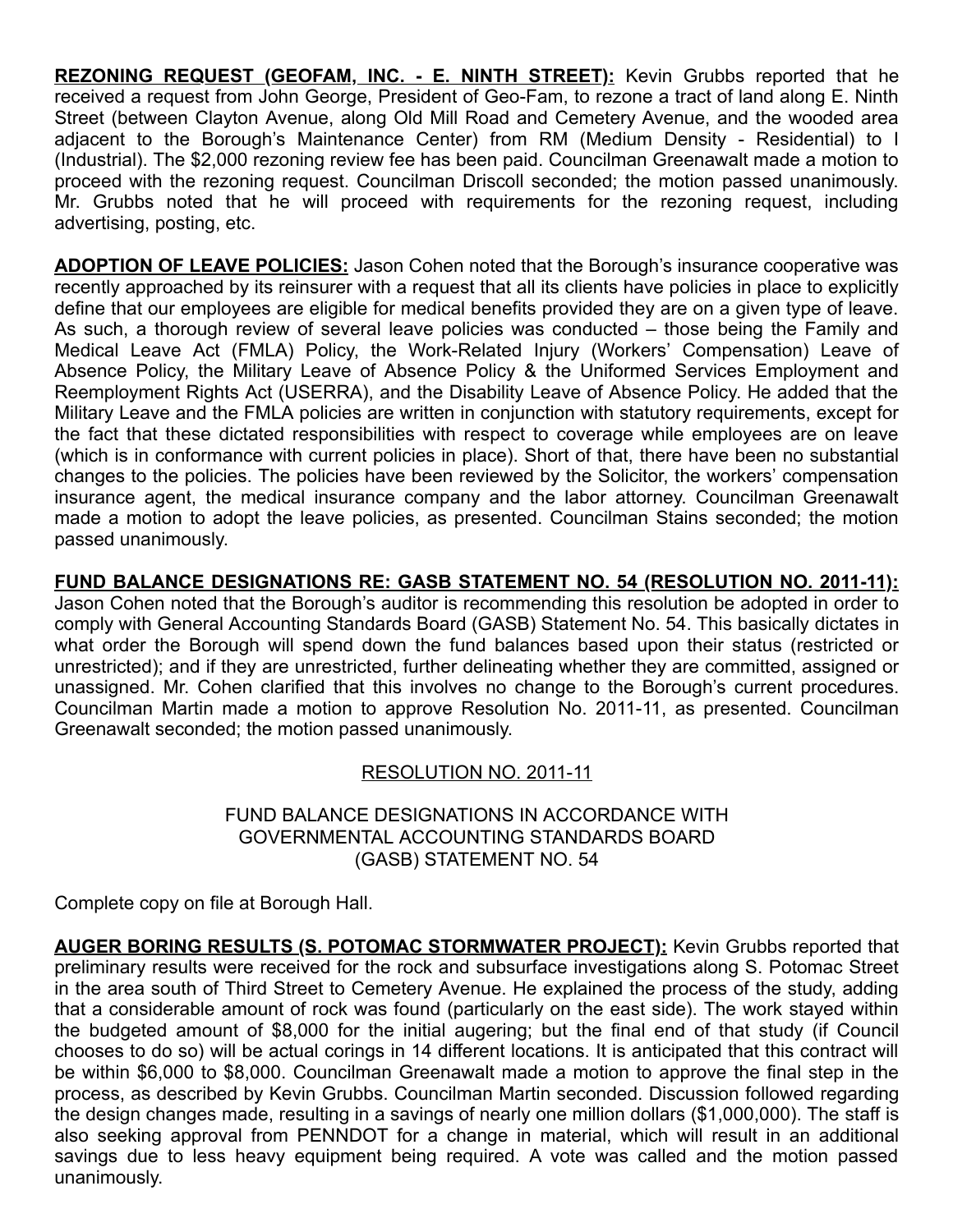**NEW FLOODPLAIN ORDINANCE (AUTHORIZE ADVERTISEMENT):** Kevin Grubbs presented the proposed Floodplain Ordinance, which Sam Wiser has worked on for the past year. The Waynesboro Planning Commission reviewed a draft copy and submitted a list of proposed revisions. Those have been made and the revised copy was sent to FEMA. Pre-approval from FEMA was received, and the final stages of the approval process include holding a public hearing. That hearing has been scheduled for 01/03 at 7:15 p.m.; and Council will consider the proposed ordinance for adoption at its meeting that evening beginning at 7:30 p.m. Councilman Martin made a motion to authorize advertisement of the proposed Floodplain Management Ordinance, as presented. Councilman Stains seconded. It was clarified that, once the Floodplain Ordinance has been adopted, Council can make changes without FEMA's approval. The motion then passed unanimously.

2011 AUDIT PROPOSAL FROM SMITH ELLIOTT KEARNS & COMPANY: Mr. Hamberger presented a proposal from Smith Elliott Kearns & Company to conduct the Borough's 2011 audit for a not-toexceed figure of \$20,300 (which includes a \$600 increase from 2010). Councilman Greenawalt made a motion to approve the audit proposal presented by Smith Elliott. Councilman Driscoll seconded. Councilman Martin questioned if any other accounting firms have expressed an interest in doing auditing services for the Borough. Mr. Hamberger noted they have not, adding that government accounting/audits are a "rare" business. The motion passed unanimously.

REQUEST FROM WAYNESBORO AREA GIRLS SOFTBALL, INC. (WAGS) RE: REGISTRATION **SIGN PLACEMENT:** A request was received from WAGS regarding placement of their registration sign at several locations throughout the Borough from 01/03 to 01/15. As this has been permitted in the past, Councilman Greenawalt made a motion for its approval. Councilman Newcomer seconded. Discussion arose regarding the specific locations where these signs will be placed. Councilman Greenawalt amended his motion to include, "subject to Dan Sheffler's final approval". Councilman Newcomer seconded the amendment; the amended motion passed unanimously.

# PUBLIC IN ATTENDANCE - NON-AGENDA ITEMS: None.

# FOR INFORMATION ONLY

**SAFETY COMMITTEE RE-CERTIFICATION:** Mr. Hamberger reported that the Borough's Safety Committee reviews workers' compensation claims, and makes recommendations for training and safety modifications at the Borough's facilities. He added that the Committee (chaired by Gordon Cruickshanks) consists of several representatives from each department, and is a very effective committee. Because they are recertified by the State on an annual basis, the Borough receives a 5% reduction in their workers' compensation premium. He commended the employees who serve on the Safety Committee for their efforts.

**PREVAILING WAGE LEGISLATION:** Mr. Hamberger noted that this is basically a moot point, as a vote on the legislation has already been taken. He has urged local representatives to fight for prevailing wage legislation.

**ARMORY:** Jason Cohen provided correspondence to Council regarding his recent visit with Major Fluck of the PA National Guard in response to the Borough's previously-expressed interest in purchasing the Armory. He noted that the PA National Guard (in conjunction with the Department of General Services) has been formally authorized by the legislature to liquidate the Armory. The appraised market value for the property has been determined to be \$570,000. A 20% discount is being offered on the purchase price if the purchaser agrees to a historical covenant; and a lease-toown program is available as well. The Borough staff has been in touch with local representatives regarding any assistance they may offer; and contact information will also be provided to Fire Chief Martin.